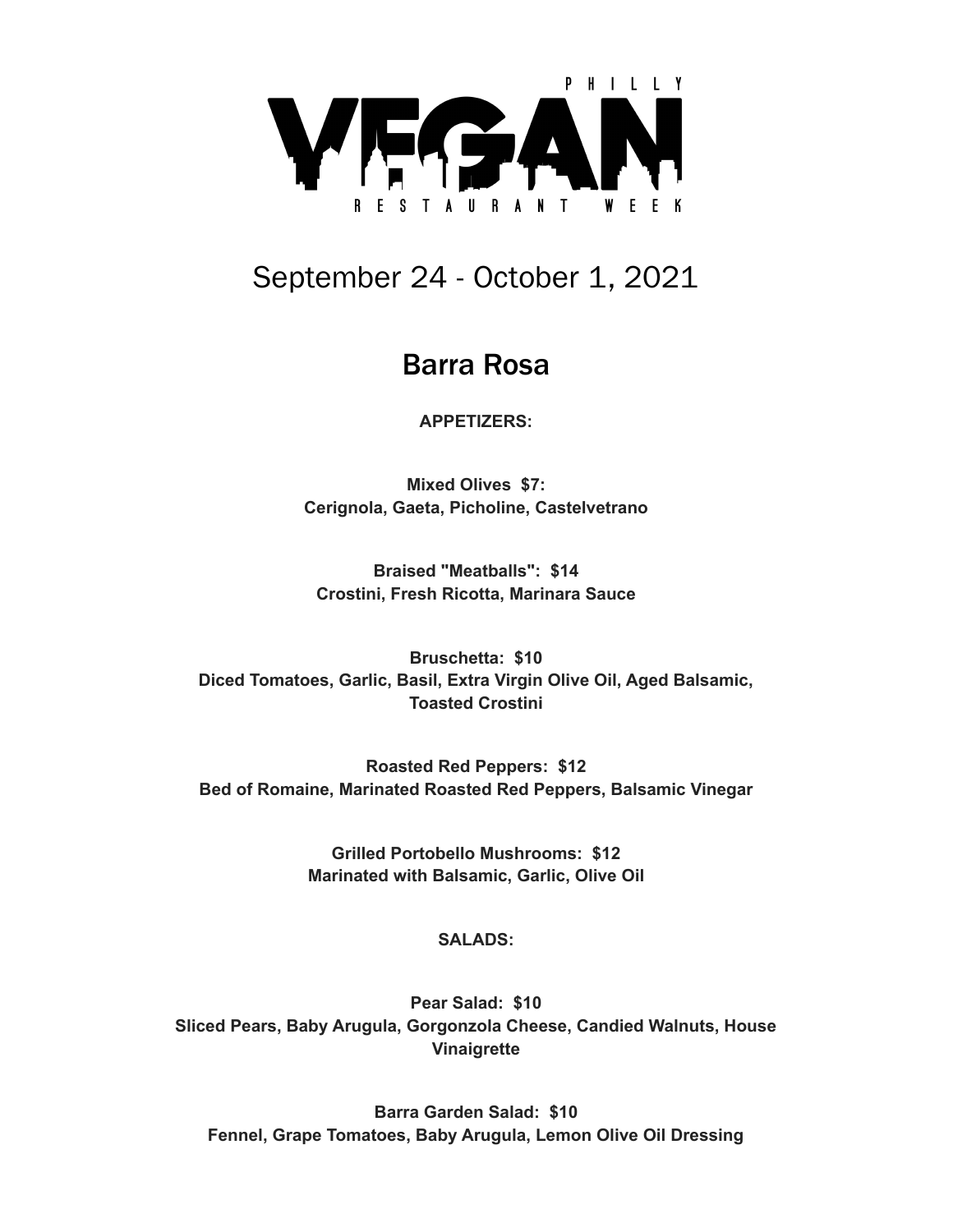**PIZZAS:**

**Margherita: \$15 San Marzano Crushed Crushed Tomatoes, Basil, Fresh Mozzarella, Marinara**

> **Vesuvio: \$14 Sliced Hot Peppers, Long Hot Pepper Pesto, Marinara**

**Local Veggie: \$15 Broccoli, Spinach, Tomatoes, Olives, Mozzarella**

> **Mushroom: \$15 Cremini Mushrooms, Truffle Oil**

**Fichetto: \$15 Roasted Garlic, Artichoke, Olives, Diced Tomatoes**

> **Traditional: \$12 Mozzarella, Marinara**

### **HANDHELDS:**

**Meatball "Parmesan": \$14 Vegan Meatballs, Vegan Cheese, Marinara**

**Portobello Panini: \$11 Grilled Portobello Mushrooms, Roasted Peppers, Olive Pesto, Mixed Greens & Fresh Mozzarella**

> **Eggplant "Parmesan": \$12 Breaded & Lightly Fried, Marinara & Fresh Mozzarella**

### **PASTA:**

**Penne Primavera: \$17 Garden Vegetables, Garlic, Shallots, White Wine, Extra Virgin Olive Oil**